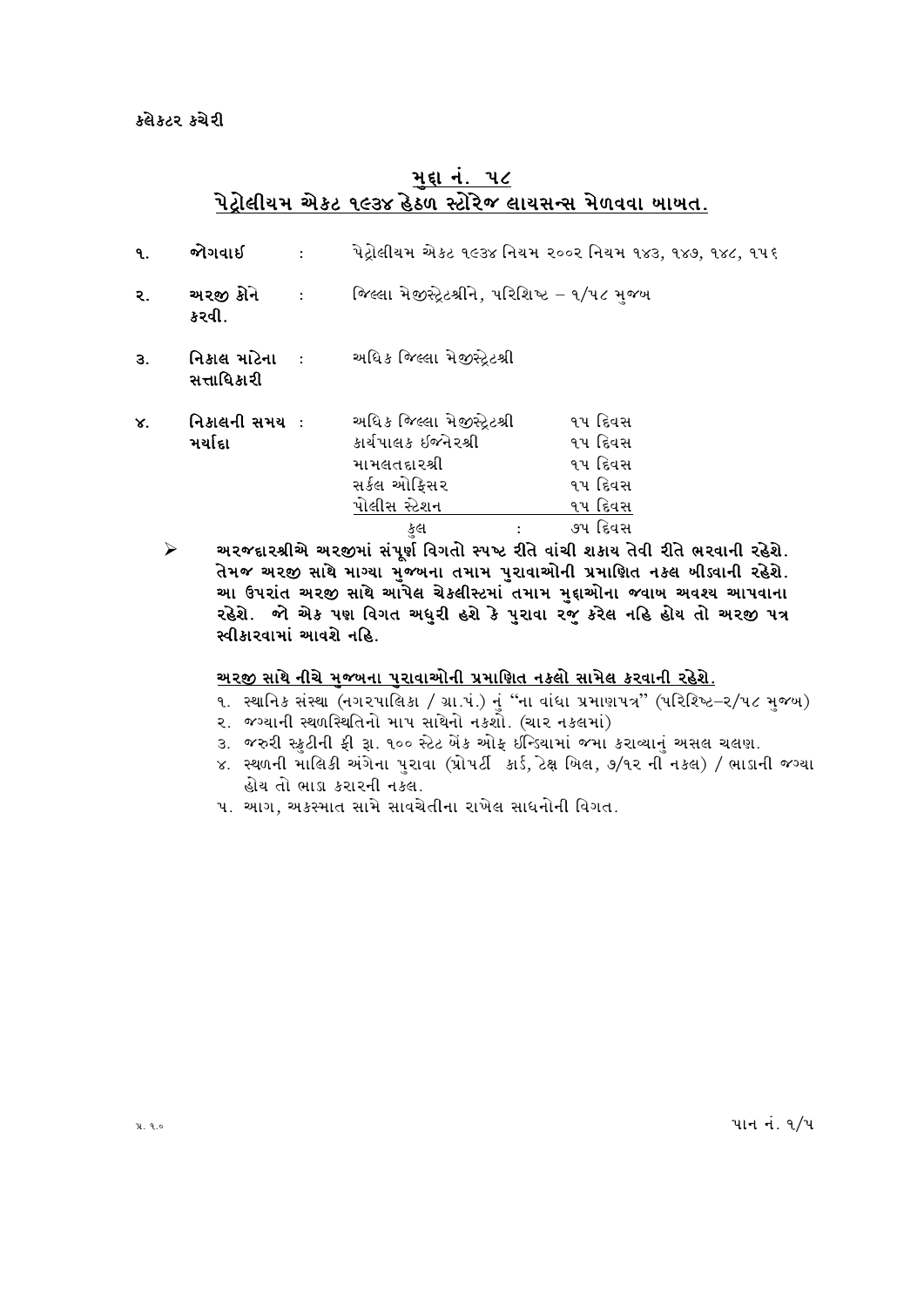બાર–કોડ સ્ટીકર માટેની જગ્યા

|                           |  |                                                     |                                                                             | માટના જગ્યા |
|---------------------------|--|-----------------------------------------------------|-----------------------------------------------------------------------------|-------------|
| કોર્ટ ફી સ્ટેમ્પ<br>31.3/ |  |                                                     | <u> પરિશિષ્ટ : ૧/૫૮</u>                                                     |             |
|                           |  |                                                     | નિયત નમૂના ફોર્મ નં. ૯                                                      |             |
|                           |  |                                                     | (જૂઓ નિયમો ૧૪૩,૧૪૭,૧૪૮ અને ૧૫૬)                                             |             |
|                           |  |                                                     | <u>પેટ્રોલીયમ આચાત કરી સંગ્રહ કરવા પરવાનો મળવા / સુધારવા / તાજો કરવા / </u> |             |
|                           |  |                                                     | <u>તખદીલ કરવા માટેન અરજી પત્ર.</u>                                          |             |
|                           |  |                                                     |                                                                             |             |
| ٩.                        |  | અરજદારનં નામ :                                      |                                                                             |             |
|                           |  | પુરેપુરું સરનામું:                                  |                                                                             |             |
|                           |  |                                                     |                                                                             |             |
|                           |  |                                                     |                                                                             |             |
| ૨.                        |  | જે જગ્યાએ પેટ્રોલીયમ સ્ટોર કરવાનું હોય તે સ્થળ :    |                                                                             |             |
|                           |  | સર્વે નંબર                                          |                                                                             |             |
|                           |  |                                                     |                                                                             |             |
|                           |  | રાજ્ય: ગજરાત                                        |                                                                             |             |
|                           |  | નજીકનું પોલીસ સ્ટેશન   :<br>નજીકનું રેલ્વે સ્ટેશન : |                                                                             |             |
|                           |  |                                                     |                                                                             |             |
| З.                        |  |                                                     | સુચિત આચાત કરવા અને સંગ્રહ કરવા ધારેલ પેટ્રોલીયમનો જથ્થો (લીટરમાં)          |             |
|                           |  | (૧) પેટ્રોલીયમ કલાસ–એ                               |                                                                             |             |
|                           |  | (ક) એક જથ્થામાં                                     |                                                                             |             |
|                           |  | (ખ) એક જથ્થામાં ન હોય તેવો                          |                                                                             |             |
|                           |  | (ગ) કુલ                                             |                                                                             |             |
|                           |  | (૨) પેટ્રોલીયમ કલાસ–ખી                              |                                                                             |             |
|                           |  | (ક) એક જથ્થામાં                                     |                                                                             |             |
|                           |  | (ખ) એક જથ્થામાં ન હોય તેવો                          |                                                                             |             |
|                           |  | (ગ) ફુલ                                             |                                                                             |             |
|                           |  | (૩) પેટ્રોલીયમ કલાસ-સી                              |                                                                             |             |
|                           |  | (ક) એક જથ્થામાં<br>(ખ) એક જથ્થામાં ન હોય તેવો       |                                                                             |             |
|                           |  | (ગ) <i>કુ</i> લ                                     |                                                                             |             |
|                           |  |                                                     |                                                                             |             |
|                           |  | તમામ વર્ગના પેટ્રોલીયમનો ફુલ જથ્થો                  |                                                                             |             |
|                           |  |                                                     |                                                                             |             |
| ४.                        |  | હાલમાં સ્થળે સંગ્રહ કરી રાખેલ પેટ્રોલીયમનો જથ્થો    |                                                                             |             |
|                           |  |                                                     |                                                                             |             |
|                           |  | (૧) પેટ્રોલીયમ કલાસ–એ                               |                                                                             |             |
|                           |  | (ક) એક જથ્થામાં                                     |                                                                             |             |
|                           |  | (ખ) એક જથ્થામાં ન હોય તેવો                          |                                                                             |             |
|                           |  | (ગ) ફુલ                                             |                                                                             |             |
|                           |  | (૨) પેટ્રોલીયમ કલાસ–બી<br>(ક) એક જથ્થામાં           |                                                                             |             |
|                           |  | (ખ) એક જથ્થામાં ન હોય તેવો                          |                                                                             |             |
|                           |  | (ગ) ફુલ                                             |                                                                             |             |
|                           |  |                                                     |                                                                             |             |
| પ્ર. ૧.૦                  |  |                                                     |                                                                             | પાન નં. ૨/૫ |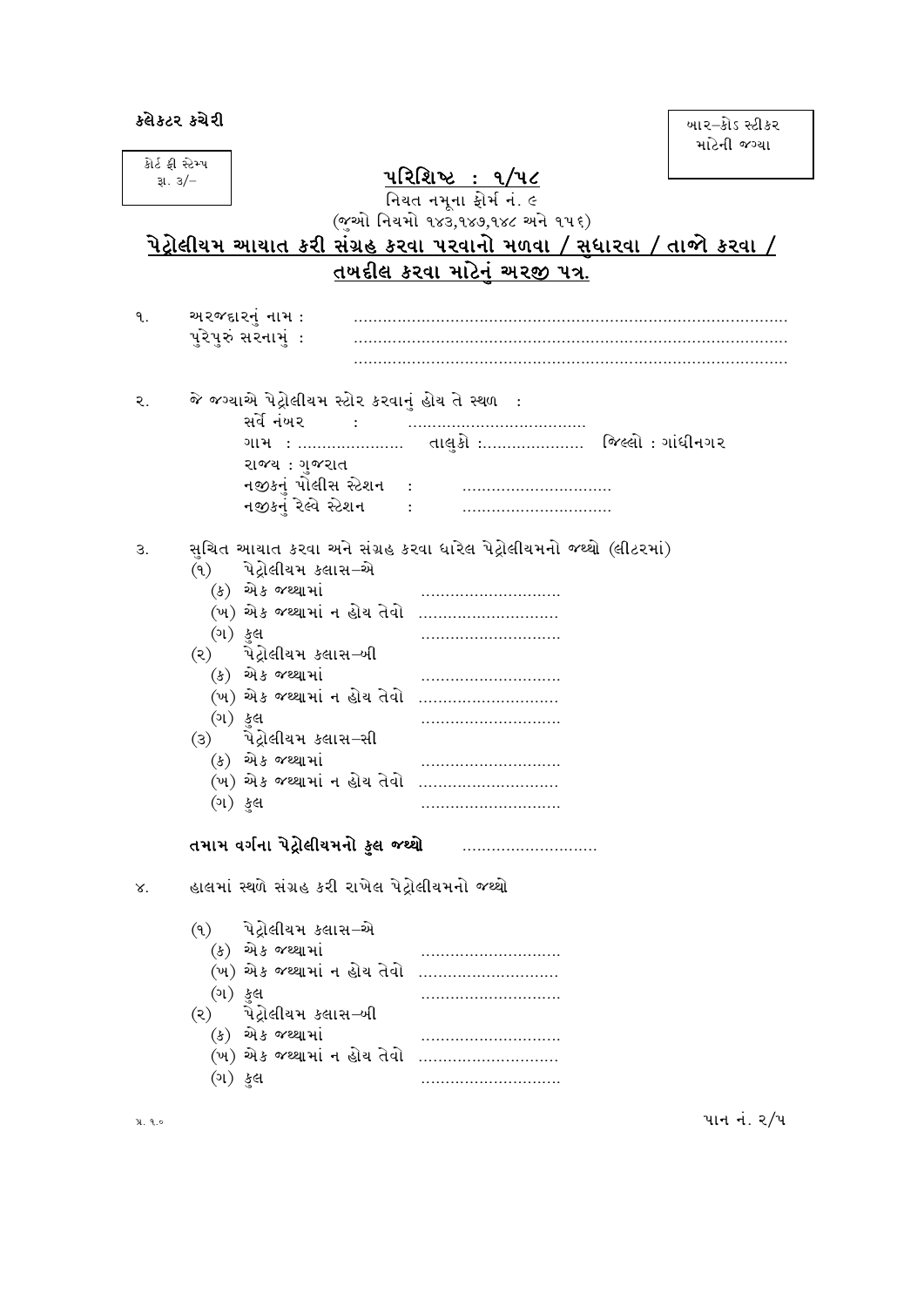#### કલેકટર કચેરી

- (૩) પેટ્રોલીયમ કલાસ–સી<br>(ક) એક જથ્થામાં
	- sSf V[S HyYFDF\ PPPPPPPPPPPPPPPPPPPPPPPPPPPPP
	- (ખ) એક જથ્થામાં ન હોય તેવો ............................
	- $\left( \partial \mathfrak{l} \right)$  કુલ

### તમામ વર્ગના પેટ્રોલીયમનો ફુલ જથ્થો ............................

| સંગ્રહ સ્થળ માટે પરવાનો ધારણ કરેલ હોયતો |  |
|-----------------------------------------|--|
| તેનો નંબર અને પરવાના ધારકનં પર નામ      |  |

હું જાહેર કરું છું કે ઉપર જણાવેલ વિગતો મારા ઢારા તપાસવામાં આવેલ છે અને તે ખરી છે મને જે પરવાનો આપવામાં આવશે તેની શરતો અને જોગવાઈઓનં પાલન કરવાની હું બાંહેધરી આપં છું.

| તારીખ |                       |
|-------|-----------------------|
| નોંધ  | અરજદારની સહી / હોદ્દો |

- $\delta(\theta)$  જો કંપની વતી અરજી કરવામાં આવેલ હોય તો કંપનીનં નામ અને સરનામ તથા મેનેજર કે એજન્ટનું નામ અરજી પત્રકમાં જણાવવું અને તેણે અરજીમાં સહી કરવાની રહેશે. મેનેજર કે એજન્ટના નામમાં ફેરફાર થયે તેની સહીના નમુના સાથે પરવાના અધિકારીને તુરતજ જાણ કરવાની રહેશે.
- (૨) " એક જથ્થામાં " શબ્દનો અર્થ ટાંકીઓ કે તેવા સંગ્રહપાત્રમાં એક હજાર લીટરથી વધારે જથ્થામાં કરેલ સંગ્રહ માટે તથા " એક જથ્થામાં ન હોય "તેવા શબ્દનો અર્થ માન્ય કરેલ કન્ટેઇનરમાં સંગ્રહ કરવા ધારેલ એક હજાર લીટરથી વધતો ન હોય તેવો જથ્થો થાય છે.
- (3) પરવાનો મેળવવા માટે પેટ્રોલીયમ રૃલ્સ (૫) ૧૪૭ (3) મુજબ મંજુર થયેલ પ્લાનની ચાર નકલો અરજી સાથે રજુ કરવાની રહેશે.
- (૪) અરજી સાથે ચેકલીસ્ટમાં જણાવ્યા મુજબના પુરાવા રજુ કરવાના રહેશે.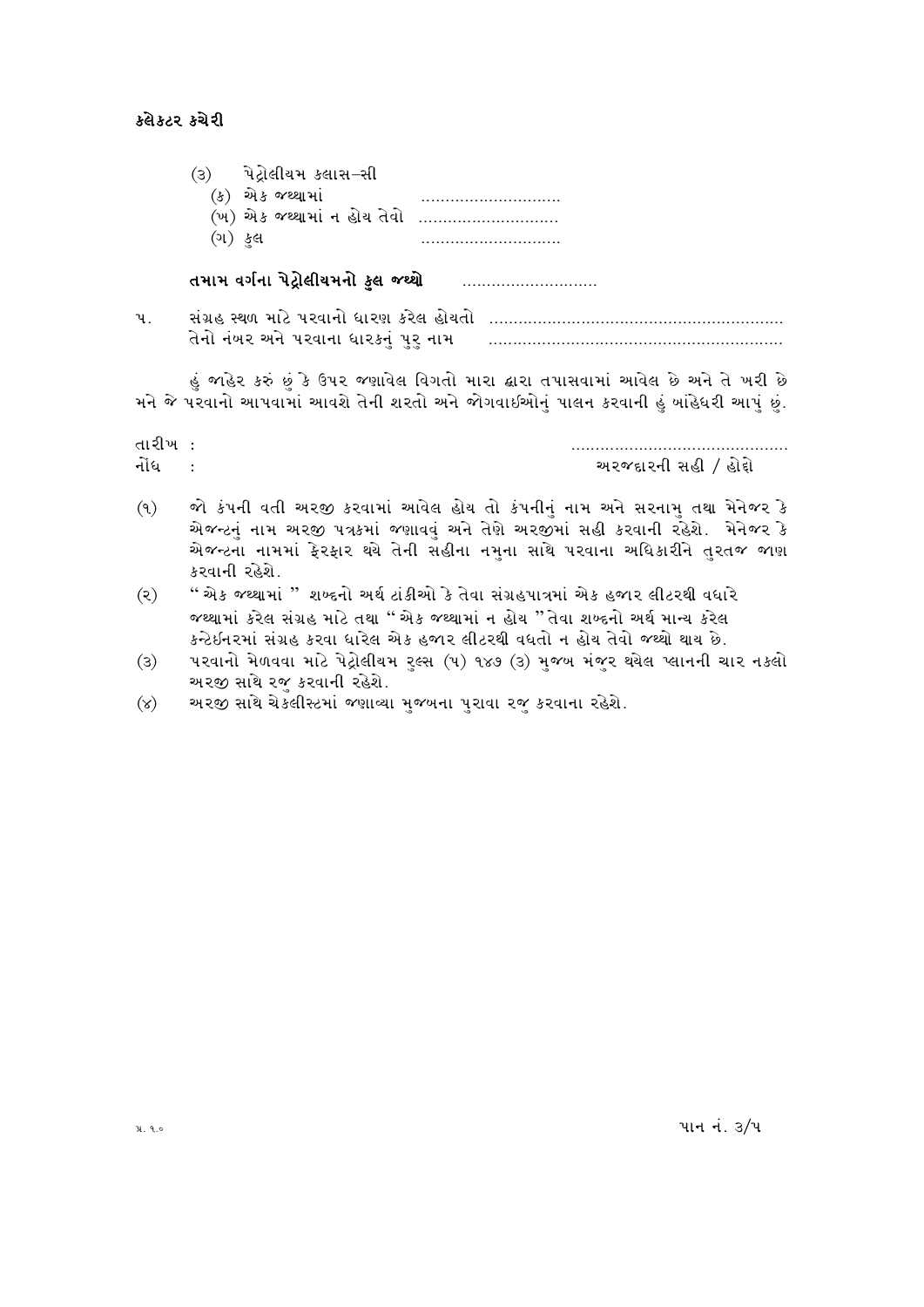# <u> પરિશ્ચિ – ર/૫૮</u> <u> સ્થાનિક સંસ્થા (નગર પાલિકા / ગ્રામ પંચાયત) નં "ના વાંધા પ્રમાણપત્ર"</u>

VFYL 5|DF65+ VF5JFDF\ VFJ[ K[ S[4 zL PPPPPPPPPPPPPPPPPPPPPPPPPPPPPPPPPPPPPPPPPPPPPPPPPPPPPPPPPPPPPPPPP ZC[P PPPPPPPPPPPPPPPPPPPPPPPPPPPPPPPPPPPPPPPPPPPPPPPPPPPPPPPPPPPPPPPPPPPPPPPPPPPPPPPPPPPPPPPPPPPPPPPPPPPPPPPPPPPPPPPPPPPPPPPPPPPPPPPP TF,]SM PPPPPPPPPPPPPPPPPP lH<,M o ………… G [ PPPPPPPPPPPPPPPPPPPPPPPPPPPPPPPPPPPPPPPPPPPPPPPPPPPPPPPPPPPPPPPPP સ્થળે પેટ્રોલીયમ સ્ટોરેજ લાયસન્સ આપવામાં આવે તો અત્રેની નગરપલિકા */* ગ્રામ પંચાયત ને કોઇ પણ પ્રકારનો વાંધો નથી.

| સ્થળ<br>તારીખ : | કચેરીનં<br>સીલ | ચીફ ઓફિસર / તલાટી કમ મંત્રી |
|-----------------|----------------|-----------------------------|
|                 |                | નગરપાલિકા / ગ્રામ પંચાયત    |